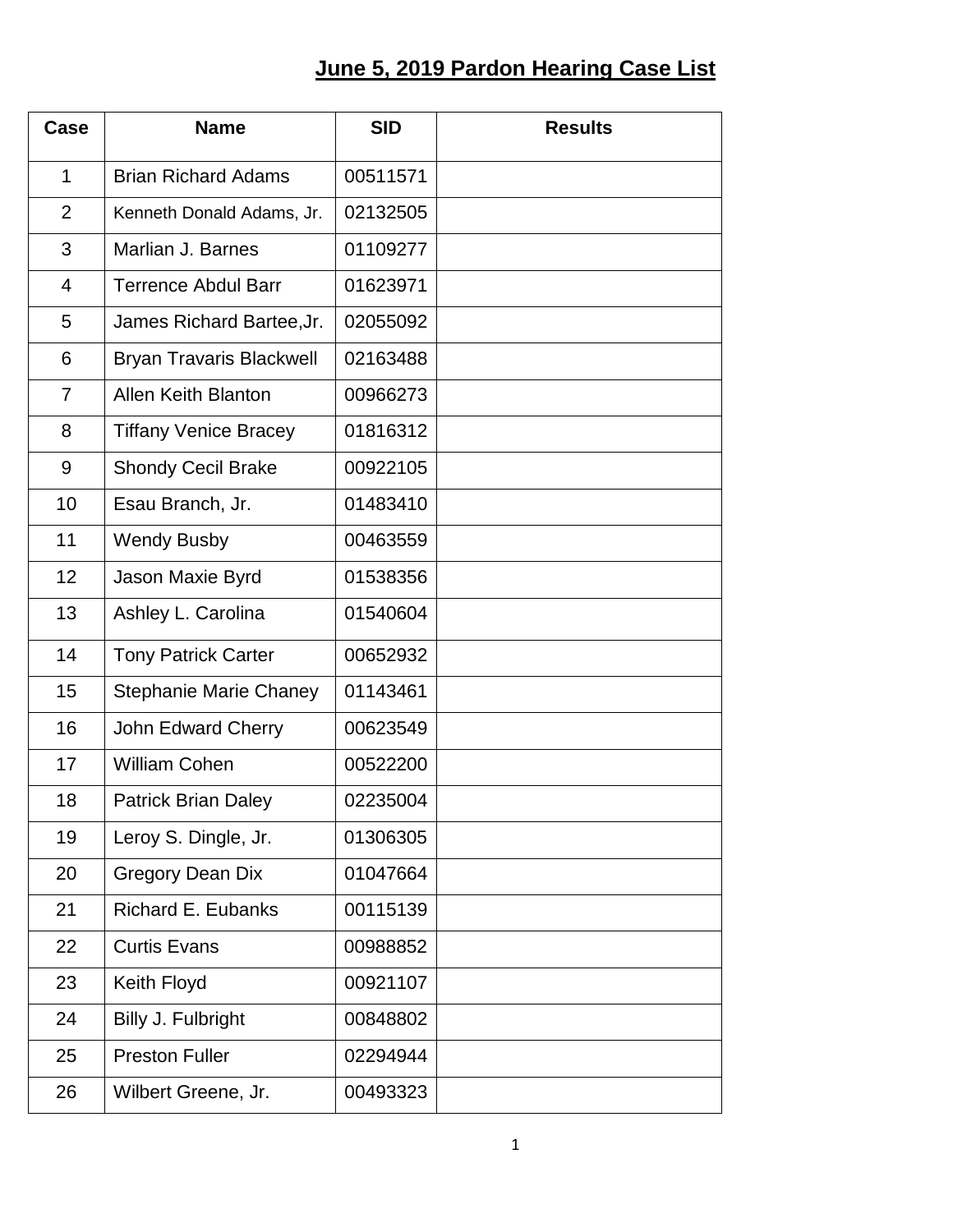## **June 5, 2019 Pardon Hearing Case List**

| 27 | <b>Terrell Michael Green-</b><br><b>Mullen</b>  | 01776119 |  |
|----|-------------------------------------------------|----------|--|
| 28 | <b>Daniel Shane Gwinn</b>                       | 00915918 |  |
| 29 | <b>Cherika Denise Hall</b>                      | 01290597 |  |
| 30 | Terriel T. Ham                                  | 00661594 |  |
| 31 | <b>Isaiah Hudson</b>                            | L0008506 |  |
| 32 | Kelvin K. Hunt                                  | 00961116 |  |
| 33 | Jackson Steven Jackson                          | 01491293 |  |
| 34 | David Jeffery                                   | 01671379 |  |
| 35 | Michael Jerome<br>Jones, Sr.                    | 00761619 |  |
| 36 | Daniel Kenny, Jr.                               | 01052838 |  |
| 37 | <b>Edmond Cecil Killingbeck</b><br>$\mathbf{I}$ | 00893156 |  |
| 38 | George Lynch, Jr.                               | 00144759 |  |
| 39 | <b>Terry Dean Machen</b>                        | 00788889 |  |
| 40 | Dennis Christopher<br>Mahon                     | 00849824 |  |
| 41 | Hadi Aliawni Masoud                             | 01958088 |  |
| 42 | <b>Gary Shane McDowell</b>                      | 01266349 |  |
| 43 | Kia Mechele McDowell                            | 01543949 |  |
| 44 | Chadrick J. McKnight                            | 02227080 |  |
| 45 | Marvin E. McRae                                 | 00969823 |  |
| 46 | Ely West O'Donald                               | 01688203 |  |
| 47 | Jimmy Bryan Owens                               | 1022975  |  |
| 48 | Moise Pack                                      | 00275734 |  |
| 49 | <b>Bobby Allen Patterson</b>                    | 00494562 |  |
| 50 | <b>Joy Marie Porter</b>                         | 00904252 |  |
| 51 | Roy Scott Putnam                                | 00619994 |  |